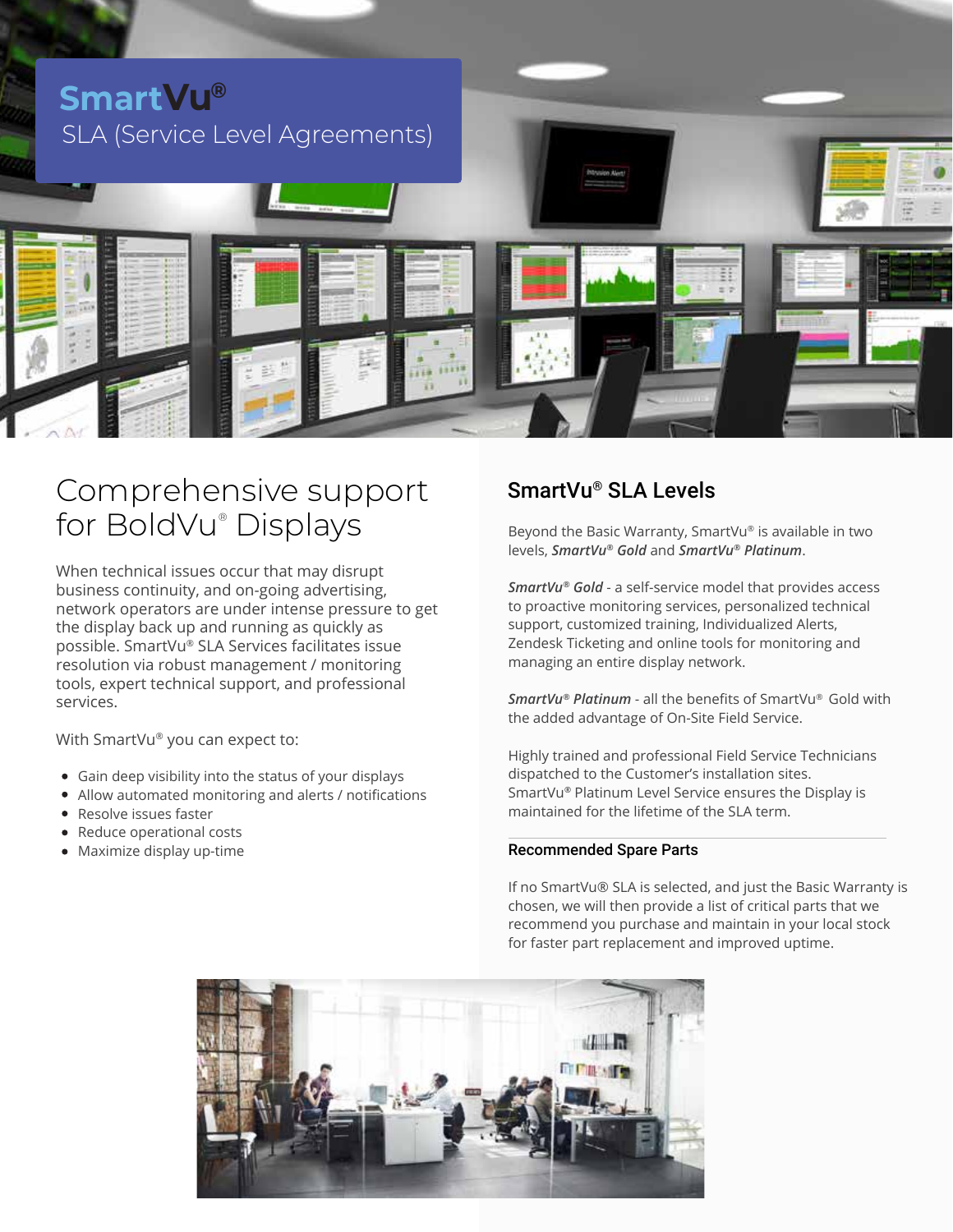## SmartVu® Gold MANAGED SERVICE LESS ON-SITE SERVICE

Use a web-based management tool, SmartVu® Portal, to monitor and manage your BoldVu® displays. View individual displays or a network of displays, adjust system settings, and open support tickets using your own professional staff. Customer may choose Gold Level within a 2 - 5 Year (Maximum) Time Frame



#### SmartVu® Online Support Center

The SmartVu® Support Center is a self-service knowledge library with hundreds of support articles, downloads, videos and other resources for learning more about your BoldVu® displays, including:

- Installation/Technical Manuals
- Troubleshooting Guides
- Part Replacement Instructions
- Display Settings
- Product Tutorials Customized Videos
- 
- 
- Zendesk Ticketing Instructions
- 
- Online SmartVu® Handbook

#### SmartVu® Portal

SmartVu® Portal presents the most pertinent indicators of display health and performance in an easy to read dashboard. Monitor multiple parameters providing:

Video On/Off Status

- 
- Connectivity Status
- Actual Display Brightness
- System Run Time Power Useage
- 
- Ad Visuals in Real Time

#### Proactive Monitoring

- Fan Speeds  $\bullet$
- Door Open/Close Status  $\bullet$
- $\bullet$ Board Temperatures
- Display Events/Incidents  $\bullet$
- $\bullet$ Business Intelligence Reports  $\bullet$
- Access to Sensor Graphs

The Network Operations Center (NOC) monitors your displays 24/7. Proactive Monitoring means our NOC actively observes your display population and proactively reaches out to avoid potential problems. If repairs are needed, our NOC will offer personalized attention to your Team. If parts are required, we provide free Express Shipping both ways (\*see details).

#### Custom Email Alerts

The NOC also designs Customized Email Alerts based on your needs and requirements. We discuss your specifications and set up Customized Email Alerts to meet them.

#### Personalized Training at our Manufacturing Facility

ONE (1) training session per calendar year of the SLA. Hands-on instruction during the assembling of your displays. Customized instruction for your Team that includes a full component overview, individualized SmartVu® Portal training and an overview of the MRI Online Support Center. Live Stream training arranged upon request.

#### Call Center Technical Support (US/Europe/Australia)

Our NOC Call Center is available 24/7/364 by phone and email to help address questions, support issues, and process replacement parts orders all to make sure your systems remain operational and online. Our Support Agents are based in the United States, Europe and Australia.

**SmartVu Support Center** 





Note: remote connectivity to controller ports 7100 and 443 required for display monitoring. Login information required for media player updates. Diagnosis and resolution of problems related to software installed by customer not included. Malicious software protection, detection, or removal not included.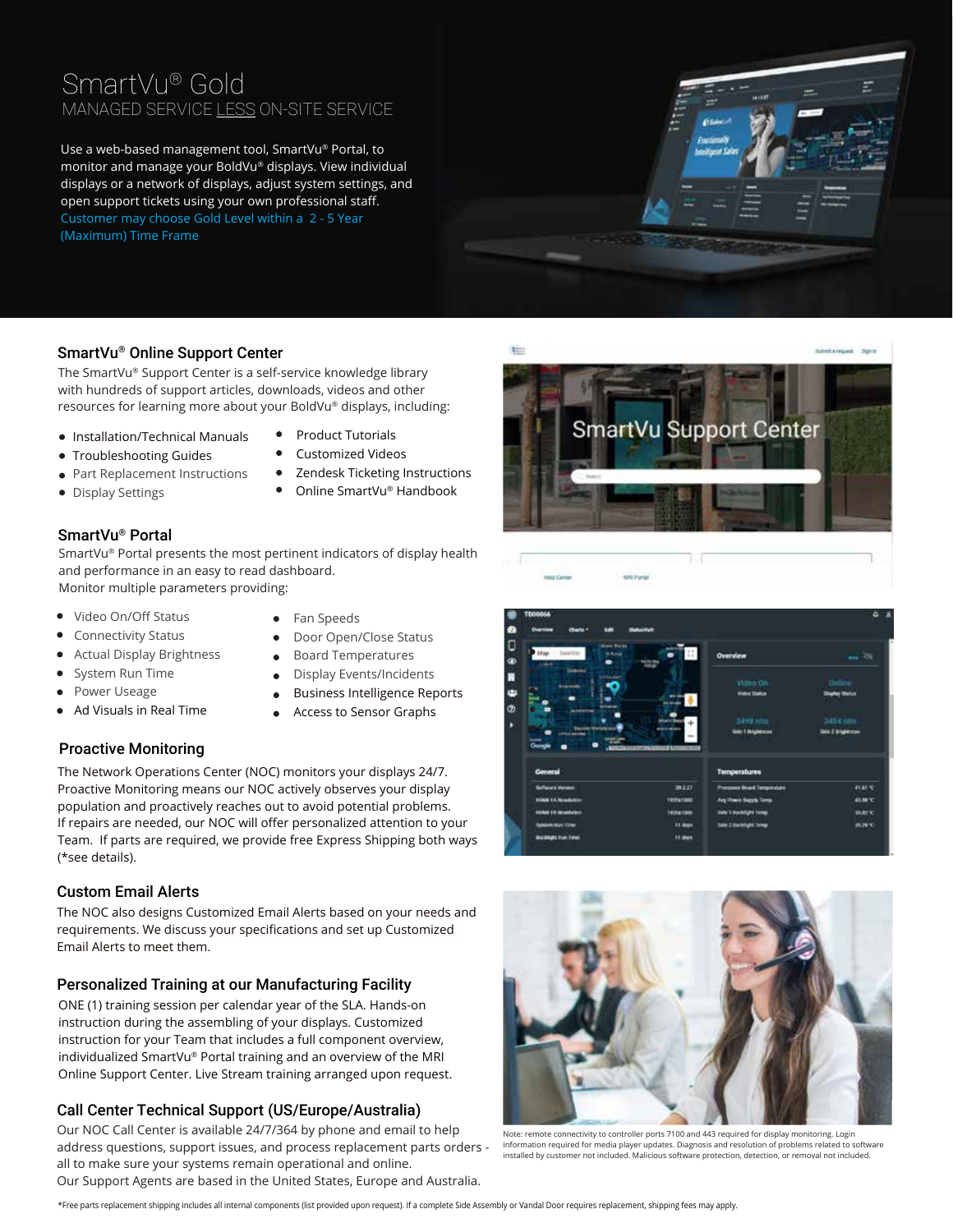## SmartVu® Platinum MANAGED SERVICE PLUS ON-SITE SERVICE

Our highest level of Managed Service.

Enjoy all the Benefits of SmartVu® Gold Level Service, PLUS the added benefit of On-Site Field Service. SmartVu® Platinum Level Service provides professionally trained Technicians dispatched to your BoldVu® displays. Customer may choose SmartVu® Platinum Level Service within a 2 - 10 Year (Maximum) time frame





### SmartVu® On-Site Field Service

Highly trained and professional Field Service Technicians dispatched to the Customer's installation sites.

SmartVu® Platinum Level Service ensures the Display is maintained for the lifetime of the SLA term, by specially trained and certified Field Technicians.

Commitment for the lifetime of the SLA.

Certified technicians are scheduled and supported in the repair or replacement of damaged or faulty parts and components at the display site.

## Service Access Module (SAM®)

Service Access Modules engineered for onsite field service access in the deployed position. The modular design allows for fast and easy component change-outs.

Field Service Technicians provide the replacement part, and all necessary tools and materials.

Following all required site guidelines for a service call, the area is safely barracaded, the unit is powered down, and replacement completed.

Field Technicians are in constant contact with NOC to provide feedback and real time updates to customers.

![](_page_2_Figure_15.jpeg)

![](_page_2_Picture_16.jpeg)

### Dedication and Commitment

When there are multiple components that can be the root cause of the issue, and when its discovered that hardware is the problem, onsite service may be necessary.

SmartVu® On-Site Field Service simplifies and accelerates the resolution of hardware issues through highly-skilled technicians and engineers that are kept on call in close proximity to your display network.

Trained and certified personnel perform field services rapidly and efficiently to get your systems back online quickly.